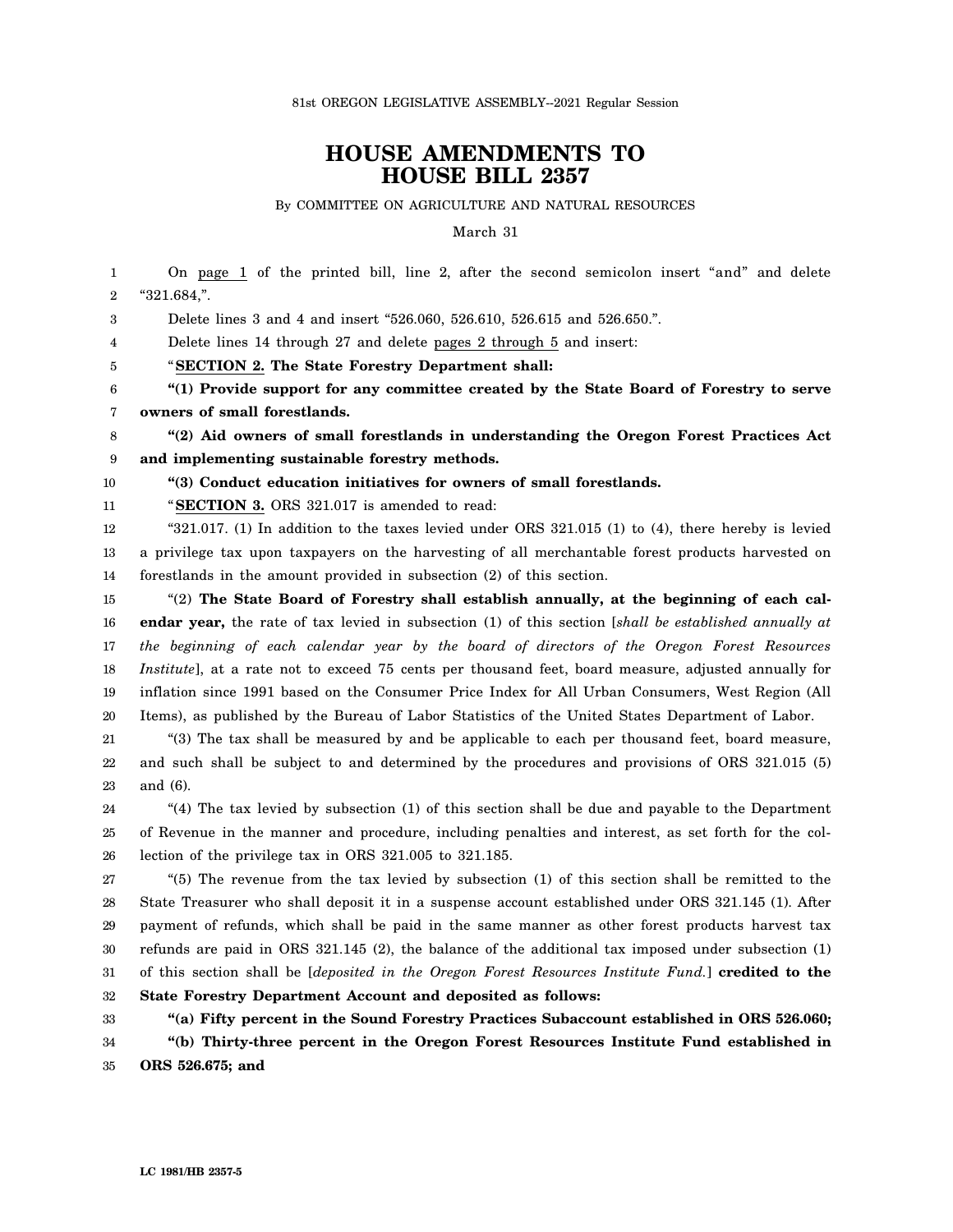1

## 2

## **"(c) Seventeen percent in the Family Forestlands Subaccount established in ORS 526.060.**

"**SECTION 4.** ORS 321.145 is amended to read:

3 4 5 "321.145. (1) The revenue from the taxes levied [*by*] **under** ORS 321.005 to 321.185 and 321.560 to 321.600 shall be remitted to the State Treasurer who shall deposit it in a suspense account established under the provisions of ORS 293.445.

6 7 8 9 10 11 12 13 14 "(2) Notwithstanding the provisions of ORS 291.238, the amount of moneys necessary to pay refunds of the taxes levied under ORS 321.015 [*(1) to (4) hereby*] **and 321.017** is appropriated continuously to the Department of Revenue from the suspense account referred to in subsection (1) of this section, and shall be used by the department for the payment of all refunds of taxes levied under ORS 321.015 [*(1) to (4)*] **and 321.017** that have been audited and approved by the department. Any penalties, interest and taxes then due from the taxpayer shall be applied in that order in computing any refund, and only the balance due the taxpayer, if any, shall be refunded. The department shall on its records charge each refund against the revenue from the tax with respect to which the refund is made.

15

"**SECTION 5.** ORS 526.060 is amended to read:

16 17 18 19 20 21 "526.060. (1) Except as provided in ORS 526.121, 530.147 and 530.280, all assessments, federal apportionments or contributions, and other moneys received by the forester or State Board of Forestry, shall be paid into the State Treasury and credited to the State Forestry Department Account, which is established separate and distinct from the General Fund. All moneys in the State Forestry Department Account are continuously appropriated, and shall be used by the forester, under the supervision and direction of the board, for the purposes authorized by law.

22 23 24 25 26 27 "(2) The forester shall keep a record of all moneys deposited in the State Forestry Department Account. The record shall indicate by separate cumulative accounts the source from which the moneys are derived and the individual activity or program against which each withdrawal is charged. All moneys in the account received pursuant to ORS 527.610 to 527.770 and 527.992 shall be used only for carrying out the duties, functions and powers of the State Forestry Department in administering ORS 527.610 to 527.770 and 527.992.

28 29 30 31 "(3) The Urban and Community Forestry Subaccount is established as a subaccount of the State Forestry Department Account. Moneys in the Urban and Community Forestry Subaccount are continuously appropriated to the State Forestry Department to be used for urban and community forest activities described in ORS 469.634 and 469.652.

32 33 34 35 "(4) The State Forest Enhancement Donation Subaccount is established as a subaccount to the State Forestry Department Account. Moneys in the State Forest Enhancement Donation Subaccount are continuously appropriated to the State Forestry Department to be used for the purposes described in ORS 526.065.

36 37 38 "(5) The State Forest Nursery Subaccount is established as a subaccount to the State Forestry Department Account. Moneys in the State Forest Nursery Subaccount are continuously appropriated to the State Forestry Department to be used for the purposes described in ORS 526.235.

39 40 41 42 "(6) The State Forest Tree Seed Bank Subaccount is established as a subaccount to the State Forestry Department Account. Moneys in the State Forest Tree Seed Bank Subaccount are continuously appropriated to the State Forestry Department to be used for the purposes described in ORS 526.470.

43 44 45 "(7) The State Forest Tree Seed Orchard Subaccount is established as a subaccount to the State Forestry Department Account. Moneys in the State Forest Tree Seed Orchard Subaccount are continuously appropriated to the State Forestry Department to be used for the purposes described in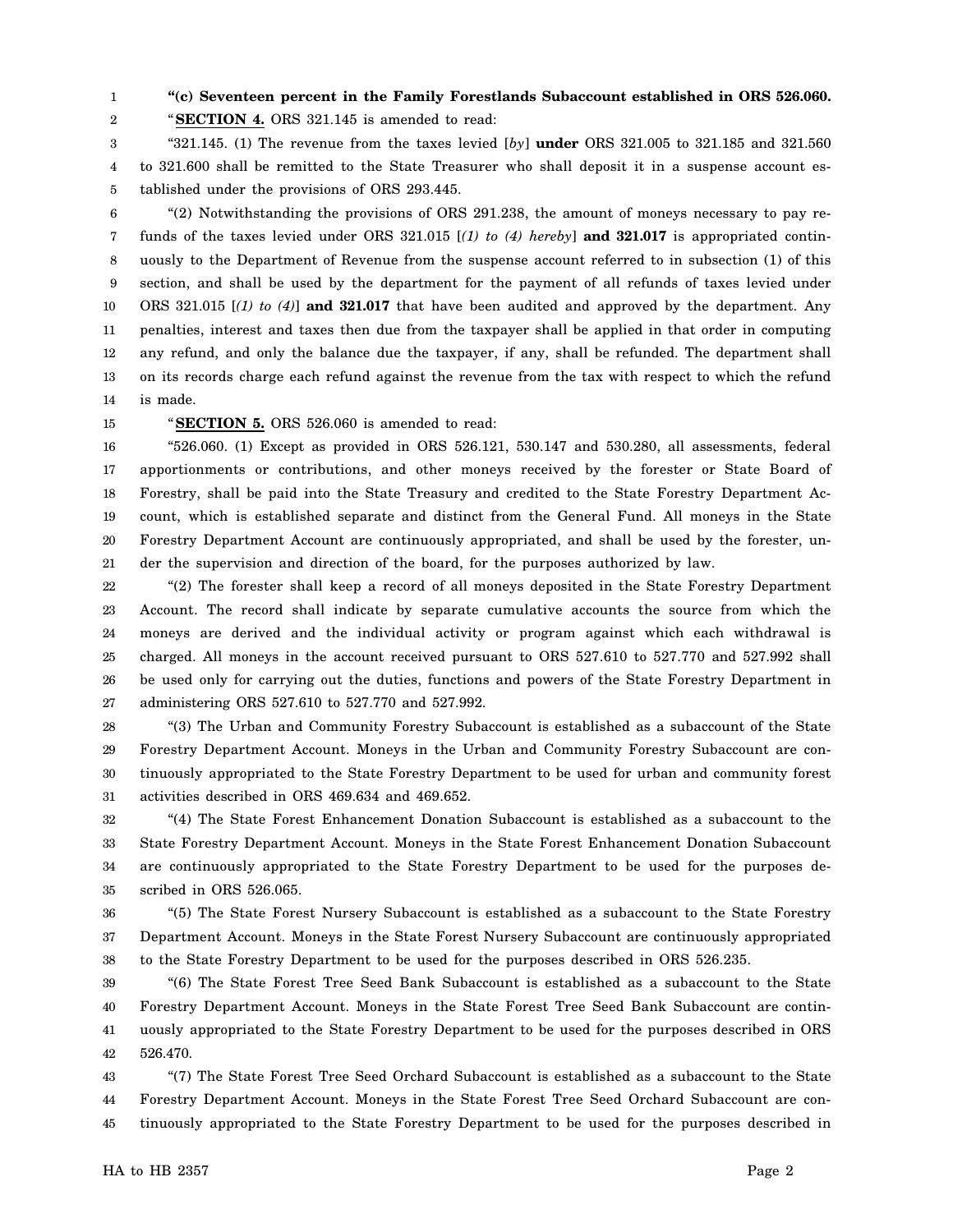1 ORS 526.472.

2 3 4 5 "**(8) The Sound Forestry Practices Subaccount is established as a subaccount of the State Forestry Department Account. Moneys in the Sound Forestry Practices Subaccount are continuously appropriated to the State Forestry Department for the purposes described in section 1 of this 2021 Act.**

6 7 8 9 **"(9) The Family Forestlands Subaccount is established as a subaccount of the State Forestry Department Account. Moneys in the Family Forestlands Subaccount are continuously appropriated to the State Forestry Department for the purposes described in section 2 of this 2021 Act.**

10 11 12 "[*(8)*] **(10)** Notwithstanding ORS 291.238, the moneys credited to the subaccounts established under subsections (5), (6)**,** [*and*] (7)**, (8) and (9)** of this section shall be continuously available on a revolving basis.

13 "**SECTION 6.** ORS 526.610 is amended to read:

14 15 16 17 18 "526.610. There is created the Oregon Forest Resources Institute. The institute shall be governed by a board of directors appointed by the State Forester. In making the appointments, the State Forester shall take into consideration any nominations or recommendations made to the State Forester by producers or organizations that represent producers. The board shall consist of [*11*] **13** voting members plus two nonvoting members appointed as follows:

19

"(1) Three voting members to represent small producers of 20 million board feet or less per year.

20 21 "(2) Three voting members to represent medium producers of more than 20 million board feet but less than 100 million board feet per year.

22 23 "(3) Three voting members to represent large producers of 100 million board feet or more per year.

24 25 "(4) One voting member who is an owner of between 100 and 2,000 acres of forestland and who has no direct financial interest in any forest products processing activity.

26 27 28 29 "(5) After consideration of the recommendations of the other appointed members in subsections (1) to (4) of this section, one voting member who is an hourly wage employee of a producer or a person who represents such employees. [*The member appointed under this subsection need not comply with the requirements of ORS 526.615 (3) to (6).*]

30

33

"**(6) One voting member who represents the environmental community.**

31 **"(7) One voting member who has experience with a fishery or a wildlife-related science.**

32 " $[(6)(a)]$  (8)(a) Two nonvoting members:

"(A) The Dean of the College of Forestry at Oregon State University.

34 35 36 37 38 39 "(B) An individual jointly appointed by the President of the Senate and the Speaker of the House of Representatives to represent the public. The public representative may not be a member of or significantly affiliated with any organization of or business in the timber industry or any organization or business known to support or promote environmental or conservation issues. A person appointed under this subparagraph serves at the pleasure of the President of the Senate and the Speaker of the House of Representatives.

40

"(b) Members referred to in this subsection are not subject to ORS 526.615 to 526.625.

41 "**SECTION 7.** ORS 526.615 is amended to read:

42 43 "526.615. **(1)** [*Except as provided in ORS 526.610 (5), each*] **A** voting member of the board of directors of the Oregon Forest Resources Institute **who is described in ORS 526.610 (1), (2), (3), (4),**

44 **(6) or (7) must** [*shall have the following qualifications*]:

45 "[*(1)*] **(a)** Be a citizen of the United States.